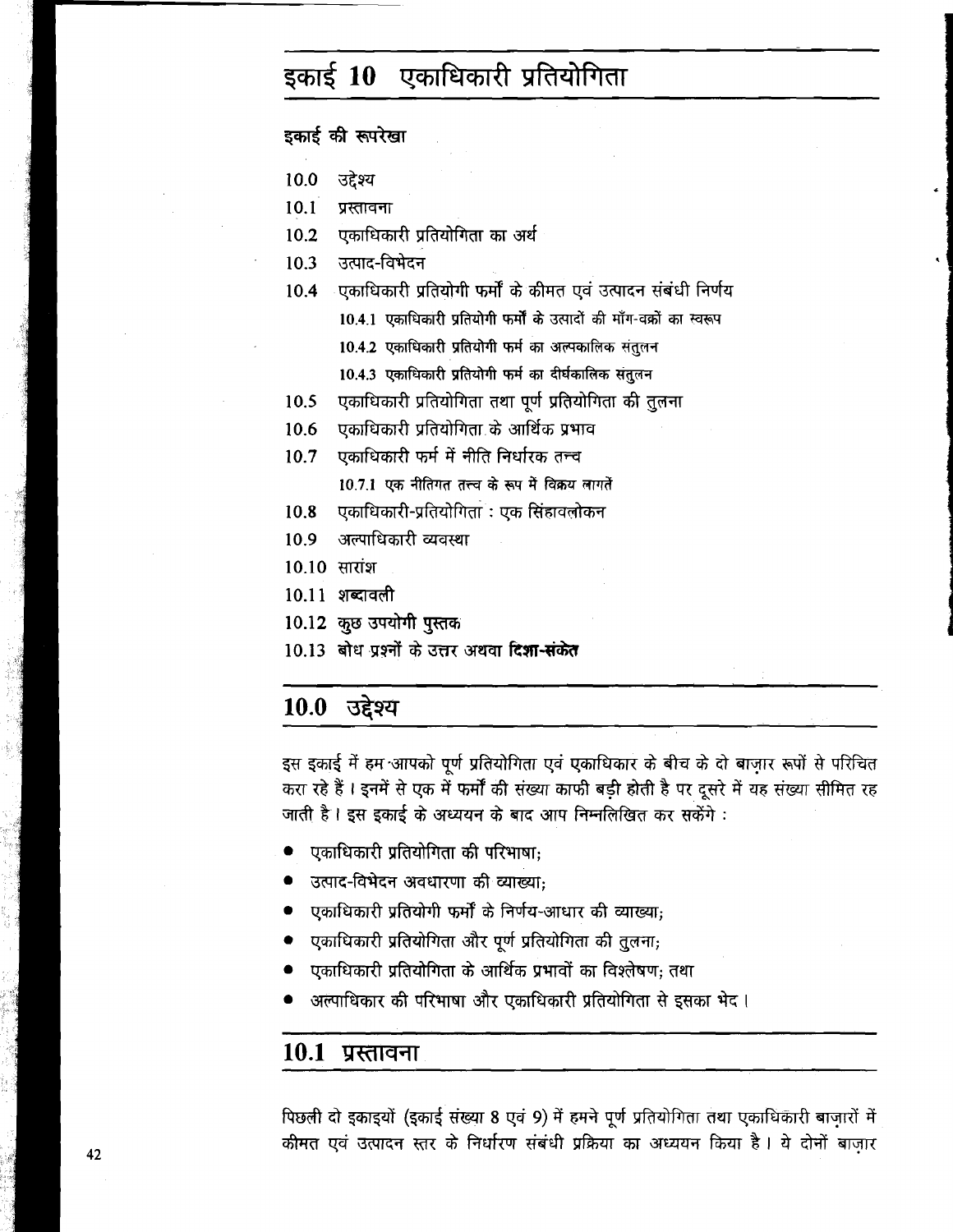एकाधिकारी प्रतियोगिता

महत्त्वपर्ण होते हुए भी वास्तविकता से काफी दर प्रतीत होते हैं । बाजार की पूर्ण जानकारी से सम्पन्न समरूप उत्पादन करने वाले उत्पादकों की एक बहुत विशाल संख्या वाला पूर्ण प्रतियोगी बाजार शायद .<br>ही कभी देखने में आता हो । इसी प्रकार, एकाधिकार यानि एकमात्र ऐसे उत्पादक का मिलना भी सहज सलभ नहीं होता जिसके उत्पादन की कोई निकट स्थानापन्न वस्तु नहीं हो । आधुनिक अर्थव्यवस्था में बीच की स्थिति, जिसे अपूर्ण अथवा एकाधिकारी प्रतियोगिता कहा जाता है, अधिक पाई जाती है। एकाधिकारी प्रतियोगिता में पूर्ण प्रतियोगिता तथा एकाधिकार के अतिरिक्त शेष सभी बाजार सम्मिलित हो जाते हैं।

आज के विश्व में कोई फर्म न तो पूरी तरह कीमत निर्धारक (price maker) हो सकती है, जिसका कीमत पर पर्ण नियंत्रण हो और जिसे किसी तरह के प्रतियोगियों की कोई चिन्ता न हो, तथा न ही कोई फर्म पूरी तरह से कीमत स्वीकारक (price taker) हो सकती है, जो कीमत को बिल्कुल ही प्रभावित नहीं कर सके। एकाधिकारी प्रतियोगिता में पूर्ण प्रतियोगिता एवं शुद्ध एकाधिकार दोनों के तत्त्व पाए जाते हैं और यह बाजार वास्तविकता के नजदीक है। एकाधिकारी प्रतियोगिता फर्म को कुछ एकाधिकार प्राप्त होता है लेकिन साथ-साथ उसे स्थानापन्न वस्तुओं का उत्पादन करने वाली .<br>फर्मों से कडी स्पर्धा या प्रतियोगिता का सामना भी अवश्य करना पड़ता है।

एकाधिकारी प्रतियोगिता में फर्म विज्ञापन, बिक्री प्रोत्साहन तथा उत्पाद विकास आदि पर व्यय करती है । अतः इस बाजार में केवल कीमत-उत्पादन निर्णय ही सभी कुछ नहीं होते । बल्कि इसमें नीति से जुडे विज्ञापन, बिक्री-प्रोत्साहन, उत्पाद-विकास तथा गुणवत्ता परिवर्तन आदि को भी ध्यान में रखा जाता है।

अपूर्ण प्रतियोगिता के अंतर्गत हम अनेक प्रकार की बाजार संरचनाओं को सम्मिलित कर सकते हैं। मोटे तौर पर ये दो प्रकार के होते हैं :

- 1) अल्पाधिकार यानि थोड़े से उत्पादकों के बीच प्रतियोगिता;
- 2) बहुत से उत्पादकों में प्रतियोगिता- बड़े उत्पाद समूह का व्यवहार- इसी को सामान्यतः एकाधिकारी प्रतियोगिता का नाम भी दिया जाता है।

अल्पाधिकार में कुछ थोड़ी-सी फर्में एक वस्तु का उत्पादन करती हैं । इस बाजार की सबसे बड़ी खुबी यह है कि फर्मों के बीच कीमत एवं अन्य निर्णयों में परस्पर निर्भरता होती है। एक फर्म के उत्पादन की माँग उसकी अपनी कीमत पर ही नहीं बल्कि अन्य प्रतियोगिताओं की कीमतों पर भी निर्भर करती है। एक फर्म की नीतियों के परिवर्तन अन्य फर्मों को प्रभावित करते हैं जिससे ये फर्में प्रतिक्रिया करती हैं। अतः अन्य फर्मों की प्रतिक्रियाओं को ध्यान में रखे बिना किसी फर्म के उत्पादन की माँग पर कीमत या किसी अन्य चर के प्रभाव के विषय में कुछ भी कह पाना संभव नहीं रहता। अलग-अलग फर्मों की अलग-अलग प्रतिक्रियाएँ हो सकती हैं । अतः अल्पाधिकार के भी अलग-अलग रूप होते हैं। अल्पाधिकार का कोई एक विशेष सिद्धांत नहीं होता।

लेकिन इस प्रकार की परस्पर निर्भरता एकाधिकारिक प्रतियोगिता में नहीं होती। इस एकाधिकारी प्रतियोगिता में बड़ी संख्या में उत्पादक होते हैं। अतः एक फर्म के कीमत या अन्य नीतिगत निर्णयों का अन्य फर्मों पर बहुत महत्त्वपूर्ण प्रभाव नहीं पड़ता । अतः फर्में प्रतिक्रिया नहीं करतीं । इसीलिए, इस बाज़ार में फर्म कीमत और उत्पादन संबंधी निर्णय स्वतंत्र रूप से लेती हैं। इस इकाई में हम ऐसे बाजार के बारे में चर्चा करेंगे।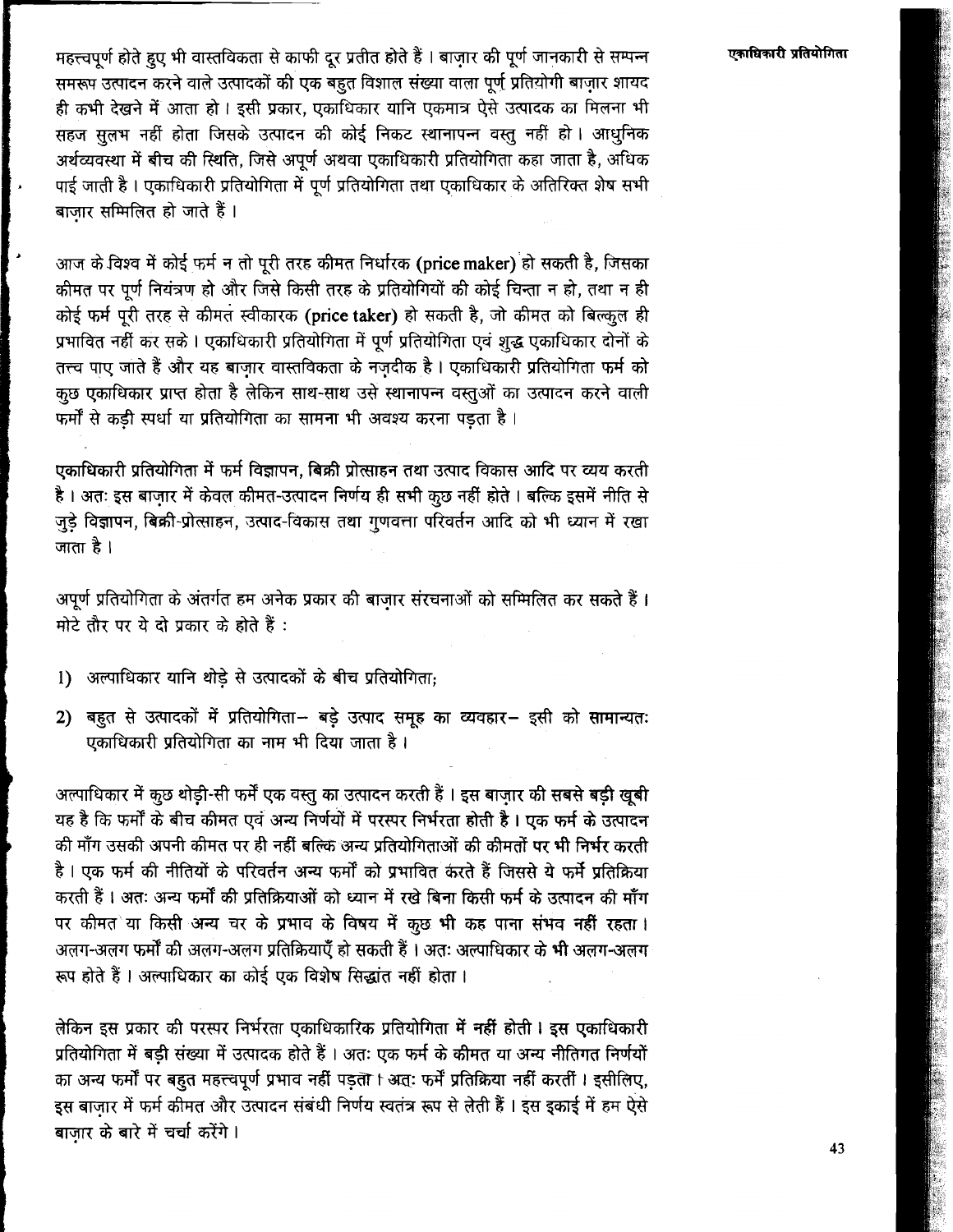#### 10.2 एकाधिकारी प्रतियोगिता का अर्थ

एकाधिकारी प्रतियोगिता बाज़ार की संरचना का यह स्वरूप है जिसमें फर्मों की एक बड़ी संख्या बहुत-कुछ मिलते-जुलते उत्पादों का उत्पादन करती हैं। ये उत्पाद समरूप नहीं होते। अलग-अलग फर्म द्वारा बनाई गई वही चीज भी किसी न किसी तरह से भिन्न अवश्य रहती है। एकाधिकारी प्रतियोगिता की मान्यताएँ इकाई 8 में चर्चित शुद्ध प्रतियोगिता जैसी ही हैं- बस यहाँ पर समरूप उत्पादन की मान्यता को नकार दिया जाता है। ये मान्यताएँ इस प्रकार हैं–

- 1) क्रेताओं और विक्रेताओं की बड़ी संख्या:
- विभेदीकृत यानि निकट स्थानापन्न उत्पाद;  $2)$
- फर्मों को बाजार में प्रवेश करने और बाजार से बाहर जाने की स्वतंत्रता:  $3)$
- 4) बाज़ार का पूर्ण ज्ञान।
- 5) सभी फर्मों की माँग एवं लागत एक-समान होना।
- 1) क्रेताओं और विक्रेताओं की बड़ी संख्या : इस बाजार में वस्तु के क्रेताओं और विक्रेताओं की बड़ी संख्या होती है। उत्पादकों की संख्या इतनी बड़ी होती है कि कोई भी एक उत्पादक कीमत, उत्पादन स्तर आदि विषयक निर्णय अपने प्रतिस्पर्धियों की प्रतिक्रिया की परवाह किए बिना ही कर सकता है। इसका अर्थ है कि किसी एक उत्पादक के किसी भी निर्णय का अन्य उत्पादकों पर कोई महत्त्वपूर्ण प्रभाव नहीं होता । इसी कारण से वे इसके निर्णय पर कोई प्रतिक्रिया करना आवश्यक नहीं समझते । बाजार का यह व्यवहार, पूर्ण प्रतियोगी बाज़ार से भिन्न नहीं है।
- 2) विभेदीकृत उत्पाद यानि एक-दूसरे के निकट स्थानापन्न उत्पाद: एकाधिकारी प्रतियोगिता में एक उत्पादक का उत्पाद अन्य फर्मों के उत्पादों से अलग तो होता है परंतु सभी उत्पादकों के उत्पाद एक-दूसरे के निकट प्रतिस्थानापन्न होते हैं। उत्पाद-विभेद का यह अर्थ भी लगाया जा सकता है कि उपभोक्ता अलग-अलग फर्मों की उत्पादित (उसी) वस्तुओं का वरीयता-क्रम बना सकते हैं। यह वरीयता-क्रम वस्तुओं के बाहरी रूप-रंग अथवा स्वरूप पर आधारित हो सकते हैं या फिर उपभोक्ताओं की इन वस्तुओं के प्रति अनुभूति पर। इस बारे में हम इकाई में आगे भाग 10.3 में और अधिक विस्तार चर्चा करेंगे।
- 3) बाज़ार में प्रवेश करने और बाज़ार से बाहर जाने की स्वतंत्रता : कोई भी नया उत्पादक बाज़ार में जब चाहे प्रवेश कर सकता है। इसी तरह से यदि वर्तमान विक्रेता काम बंद करना या बाज़ार छोड़ना चाहे तो उसपर भी किसी तरह का कोई प्रतिबंध नहीं होता।
- 4) बाज़ार का पूर्ण ज्ञान : प्रत्येक फर्म माँग-वक्र तथा लागत-वक्रों के विषय में पूर्ण एवं सुनिश्चित जानकारी रखती है।
- सभी फर्मों की माँग एवं लागत-वक्रों का एक-समान होना : चैम्बरलिन का विचार था कि  $5)$ किसी भी बाज़ार में 'काम कर' रहीं - अर्थात् किसी वस्तु का 'उत्पादन-कर' रहीं - सभी फर्मी की माँग एवं लागत-वक्र भी एक जैसी ही होंगी। इस मान्यता के दो महत्त्वपूर्ण परिणाम होते हैं- (क) उपभोक्ताओं की वरीयताएँ सभी विक्रेताओं पर समान रूप से वितरित रहती हैं; तथा (ख) वस्तुओं के बीच अंतर होते हुए भी लागतों के बीच कोई अंतर नहीं होता। इस मान्यता को अर्थशास्त्रियों ने अतिशयोक्तिपूर्ण ही माना है।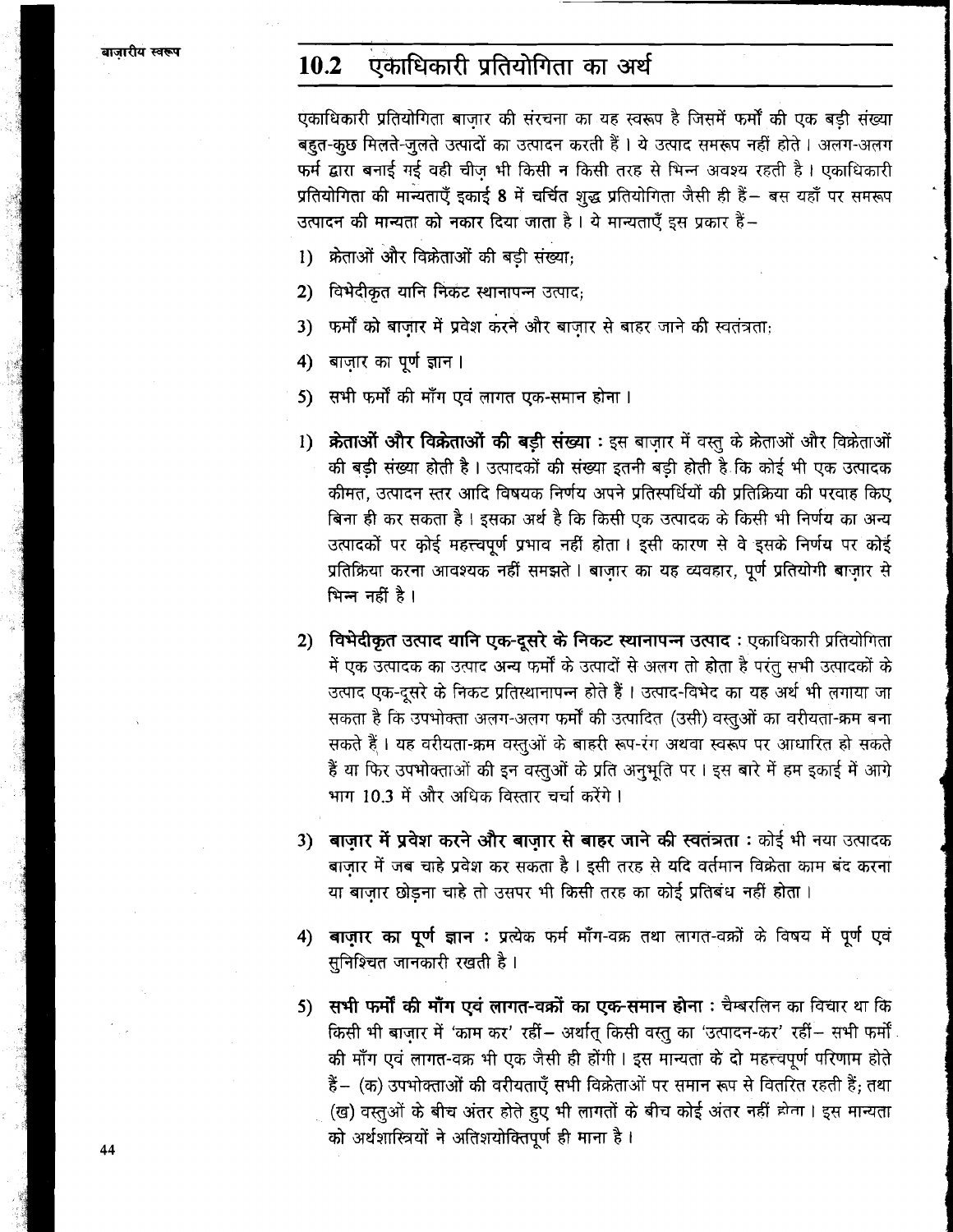#### ं उत्पाद-विभेदन  $10.3$

पूर्ण प्रतियोगिता के विपरीत प्रतियोगिता में उत्पाद समरूपता का प्रभाव रहता है। सामान्यतः उपभोक्ता किसी विशेष विक्रेता या कंपनी के ब्राण्ड को अधिक पसंद करते हैं। उत्पाद-विभेदन का यही अर्थ है कि खरीदार या उपभोक्ता पृथक-पृथक उत्पादकों द्वारा बाजार में प्रस्तुत वस्तुओं के बीच स्पष्ट अंतर करते हुए अपनी खरीदारी करते हैं। उदाहरण के रूप में उपभोक्ता किसी विशेष ब्रांड के दृथपेस्ट को पसंद करते हैं। अतः उसके लिए ज्यादा कीमत चुकाने को भी तैयार रहते हैं। दूसरे शब्दों में, एकाधिकारी प्रतियोगिता में उपभोक्ता अलग-अलग उत्पादकों द्वारा बनाई गई उसी वस्तु को भी पृथक-पृथक या भिन्न-भिन्न वस्तुएँ मानते हैं। इस 'विशेषता' के कारण फर्मी को कुछ सीमा तक .<br>रकाधिकारी शक्ति प्राप्त हो जाती है।

उत्पाद विभेद कई बार 'वास्तविक' भी हो सकता है– अर्थात् विभिन्न उत्पादकों की वस्तुओं में कुछ न कुछ अंतर भी हो सकते हैं। ये अंतर वस्तु के उत्पादन में प्रयुक्त सामग्री, कलात्मकता या फिर उसके टिकाऊपन से जुड़े हुए हो सकते हैं। वस्तुओं के आकार, रंग, रूप, बनावट तथा उसकी प्रस्तुति के अंतर भी महत्त्वपूर्ण हो सकते हैं। कई बार विक्रेता के कार्य-स्थान, विनम्र व्यवहार, सेवा-तत्परता. या फिर उधार आदि की सविधा भी उत्पादन विभेदन का आधार हो सकता है।

उत्पाद विभेद काल्पनिक भी हो सकता है। इस प्रकार का विभेद विज्ञापन, पैकिंग में अंतर, डिजाइन में अंतर या फिर वस्तु के बाण्ड आदि के आधार पर उपभोक्ता के मन में डाला जाता है। उत्पाद विभेदन का उद्देश्य ही यह होता है कि किसी उत्पादक द्वारा वस्तु को उपभोक्ता 'कुछ खास चीज़' या विशिष्ट वस्तु मानने लगे। यही ख़ास पहचान उसे अपेक्षाकृत ऊँची कीमत चुकाने को भी प्रोत्साहित करती है।

वस्तु-विभेदन के प्रभाव के कारण ही कुछ उपभोक्ता अन्य फर्मों की अपेक्षा किसी विशेष फर्म के उत्पादन को बेहतर मानने लगते हैं। प्रत्येक फर्म अपने उत्पादन के विशिष्ट स्वरूप के कारण एक सीमित एकाधिकारी बन जाती हैं। दूसरे शब्दों में वे किसी सीमा तक 'कीमत निर्धारक' बन जाते हैं। पर यह बात भी सत्य है कि एकाधिकारी प्रतियोगी फर्म अपने प्रतिद्वंद्वियों के उत्पादन की कड़ी स्पर्धा का सामना करती है। कीमत पर नियंत्रण बहुत सीमित ही रहता है। इन फर्मों के उत्पादन के बीच कीमत लोच ऊँची तो रहती है लेकिन पूर्ण प्रतियोगिता की तरह अनंत नहीं होती।

एकाधिकारी प्रतियोगिता में उत्पाद विभेद के कारण फर्मों के बीच गैर-कीमत स्पर्धा (non-price competition) का व्यापक आधार तैयार हो जाता है। फर्म कुछ सीमा तक तो कीमत के आधार पर प्रतियोगिता करती हैं और कुछ सीमा तक उत्पाद की गुणवत्ता एवं उपभोक्ता सेवा प्रदान करने आदि के मामले में भी परस्पर होड़ करती है। एक फर्म अपने उत्पाद की बिक्री बढाने के लिए तीन रणनीतियाँ अपना सकती है। प्रथम तो फर्म अपनी कीमत में परिवर्तन ला सकती है। यह कीमत-रणनीति होगी । दसरे, फर्म उत्पादन के स्वरूप्र क्री बदलकर उत्पाद-र्यरिवर्तन रणनीति अपना सकती है । तीसरे, फर्म अपनी बिक्री संवर्द्धन वकनीकों का प्रयोग कर संवर्द्धनात्मक स्पर्धा का सहारा ले सकती है । जहाँ पहली रणनीति में फर्म अपनी माँग-वक्र पर ही घूमती रहती है वहीं शेष दोनों रणनीतियाँ उसकी माँग-वक्र को ही द्राहिनी ओर खिसकाने का प्रयास कहलाती हैं ।

### बोध प्रश्न 1

1) एकाधिकारी प्रतियोगिता की परिभाषा दीजिए। इसके कुछ उदाहरण भी दीजिए।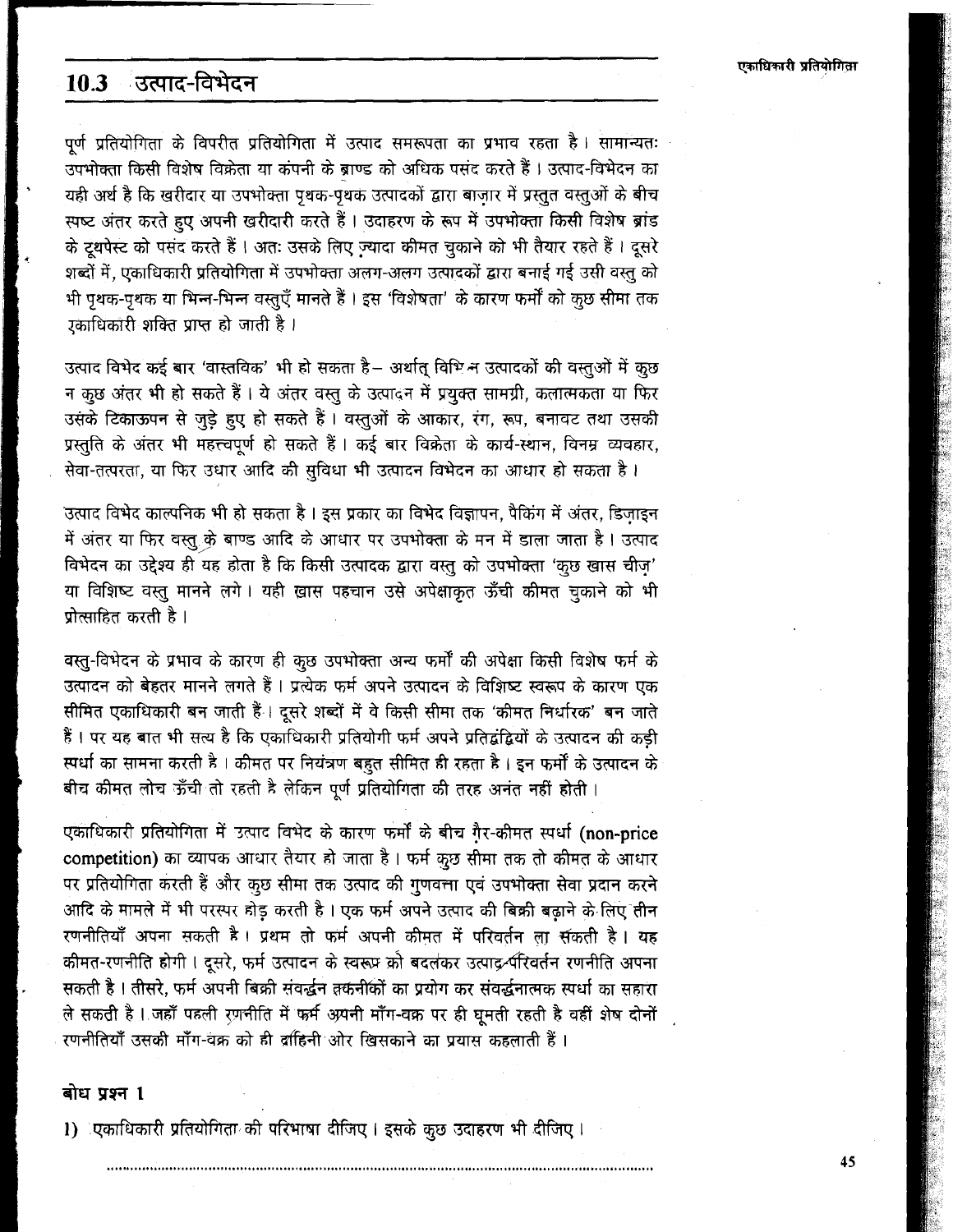$\mathbb{R}^2$ 

 $\bar{\lambda}$ 

| 2) | एकाधिकारी प्रतियोनिता के प्रतियोगी एवं एकाधिकारी तत्त्वों की पृथक-पृथक व्याख्या कीजिए ।                        |
|----|----------------------------------------------------------------------------------------------------------------|
|    |                                                                                                                |
|    |                                                                                                                |
|    |                                                                                                                |
|    |                                                                                                                |
|    |                                                                                                                |
|    | 3) पूर्ण प्रतियोगिता की इन मान्यताओं में से कौन-सी मान्यता एकाधिकारी प्रतियोगिता पर लागू<br>नहीं होती?         |
|    | बहुत से क्रेता एवं विक्रेता<br>क)                                                                              |
|    | उद्योग में निर्बंध प्रवेश एवं निकासी<br>ख)                                                                     |
|    | ग)<br>्समरूप उत्पादन                                                                                           |
|    | 'क' तथा 'ख' दोनों<br>घ)                                                                                        |
| 4) | एकाधिकारी प्रतियोगिता में हम पाते हैं:                                                                         |
|    | कुछ ही फर्में जो विभेदित उत्पादन बेचती हैं।<br>क)                                                              |
|    | बहुत-सी फर्में जो एक समरूप उत्पादन बेचती हैं।<br>ख)                                                            |
|    | कुछ फर्में जो समरूप उत्पादन बेचती हैं।<br>ग)                                                                   |
|    | घ) बहुत-सी फर्में जो विभेदित उत्पादन बेचती हैं।                                                                |
| 5) | 'उत्पादन विभेदन का अर्थ है कि उपभोक्ता विभिन्न फर्मों के उत्पादों को एक समान नहीं<br>मानते ।' व्याख्या कीजिए । |
|    |                                                                                                                |
|    |                                                                                                                |
|    |                                                                                                                |
|    |                                                                                                                |
|    |                                                                                                                |
|    |                                                                                                                |
|    |                                                                                                                |

 $\hat{\mathcal{A}}$ 

 $\hat{\mathcal{L}}$ 

 $\hat{\mathcal{L}}$ 

 $\bar{\mathcal{A}}$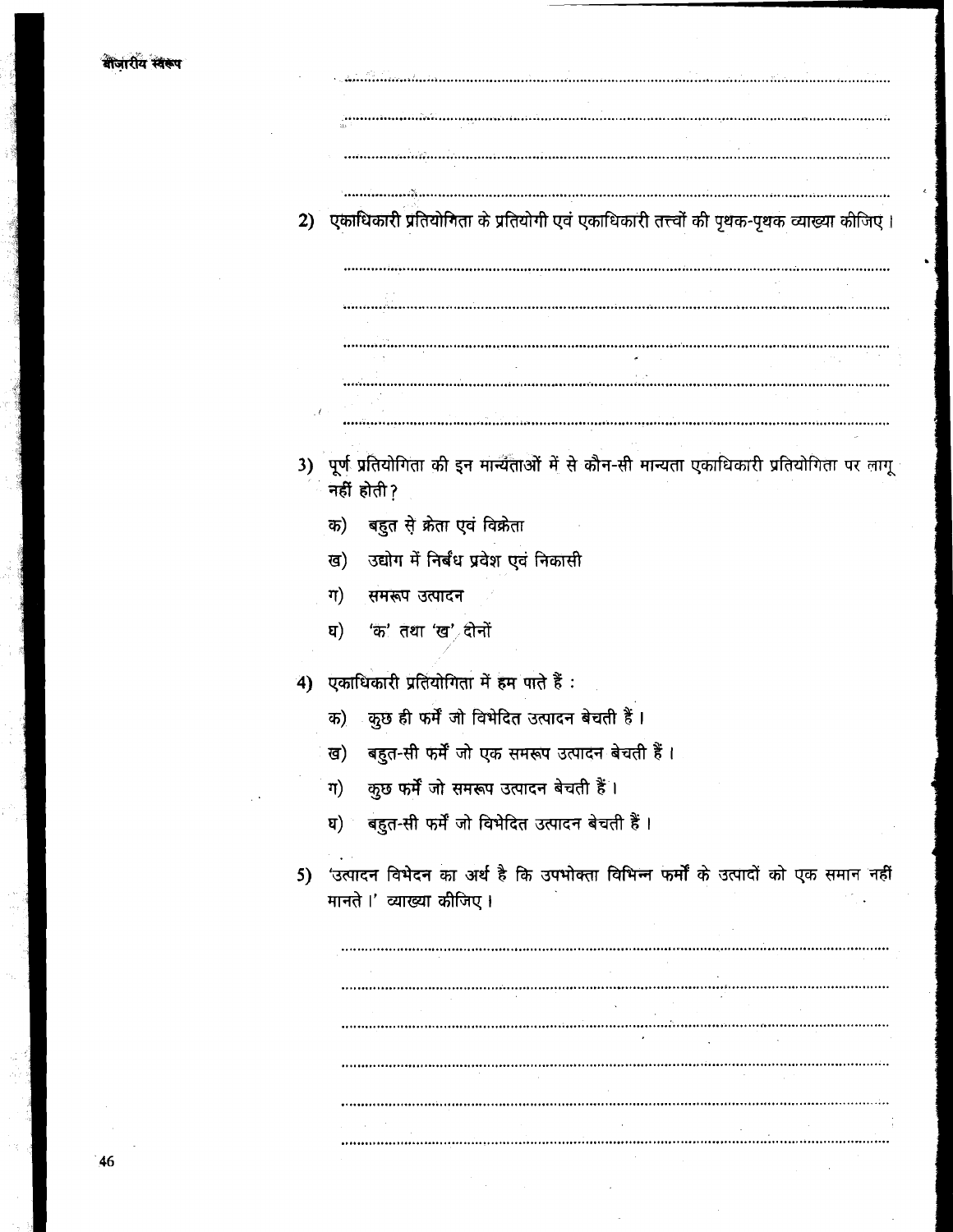### एकाधिकारी प्रतियोगी फर्मों के कीमत एवं उत्पादन संबंधी 10.4 निर्णय

# 10.4.1 एकाधिकारी प्रतियोगी फर्म के माँग-वक्र का स्वरूप

एकाधिकारी प्रतियोगी फर्म का माँग-वक्र दाहिनी ओर ढलवाँ होता है, परंतु एकाधिकारी की तुलना में इसका ढाल (slope) कम होता है। इसका मुख्य कारण उत्पाद विभेद द्वारा कर्म-विशेष के उत्पादन के प्रति 'जुड़ाव' या 'लगाव' ही रहता है। यह बात ध्यान देने योग्य है कि इस बाजार में हमें पूर्ण प्रतियोगिता एवं एकाधिकार के मिले-जुले लक्षण देखने को मिलते हैं।

उत्पाद विभेद के कारण फर्म को अपनी वस्तु की कीमत निर्धारण में एकाधिकारी की भाँति ही कृछ सीमित स्वेच्छाधिकार मिल जाता है। यदि यह फर्म अपनी कीमत कम रखे तो कुछ खरीददार अवश्य आकृष्ट कर लेगी क्योंकि इसका उत्पादन अन्य फर्मों के उत्पादों के स्थान पर प्रयोग में लाया जा सकता है। किंतु अन्य फर्मों के सभी ग्राहक उन्हें अनायास ही छोडकर इधर नहीं आएँगे- उनकी ब्राण्ड के प्रति वफादारी उन्हें पुराने उत्पादकों से ही जोडे रखती है। चाहे उन्हें अपेक्षाकृत अधिक कीमत चुकानी पड़ रही हो । इसके विपरीत, यदि यह फर्म कीमत बढाना चाहे तो इसकी बिक्री में काफी कमी आने की संभावना रहती है क्योंकि इसके कितने ही ग्राहक अन्य फर्मों के सस्ते दामों पर उपलब्ध माल से सहज ही आकृष्ट हो सकते हैं, परंतु अभी भी बहुत से ग्राहक जो इसी फर्म के माल को ज्यादा अच्छा मानते हैं. ऊँची कीमत पर भी इसी से अपनी खरीदारी करते रहेंगे। अतः हम यह कह सकते हैं कि फर्म बिक्री घटाए बिना कीमत नहीं बढ़ा सकती और कीमत गिराए बिना बिक्री बढ़ाना भी संभव नहीं होता । कीमत बढ़ाने पर सभी ग्राहक इसका साथ नहीं छोड़ते तो कीमत घटाने पर सारे बाज़ार के ग्राहक इसके पास भी नहीं आ जाते । अतः फर्म की माँग-वक्र दाहिनी ओर ढलवाँ ही रहती है- यह पूर्ण प्रतियोगिता की भाँति पूर्णतः लोचदार नहीं बन पाती। साथ ही साथ, अनेक प्रतिस्थानापन्न उत्पादों की बाजार में उपलब्ध इस फर्म की माँग-वक्र की लोचशीलता का स्तर उच्च बनाए रखती है। ऐसी फर्म का माँग-वक्र चित्र 10.1 में दिखाया गया है।



Q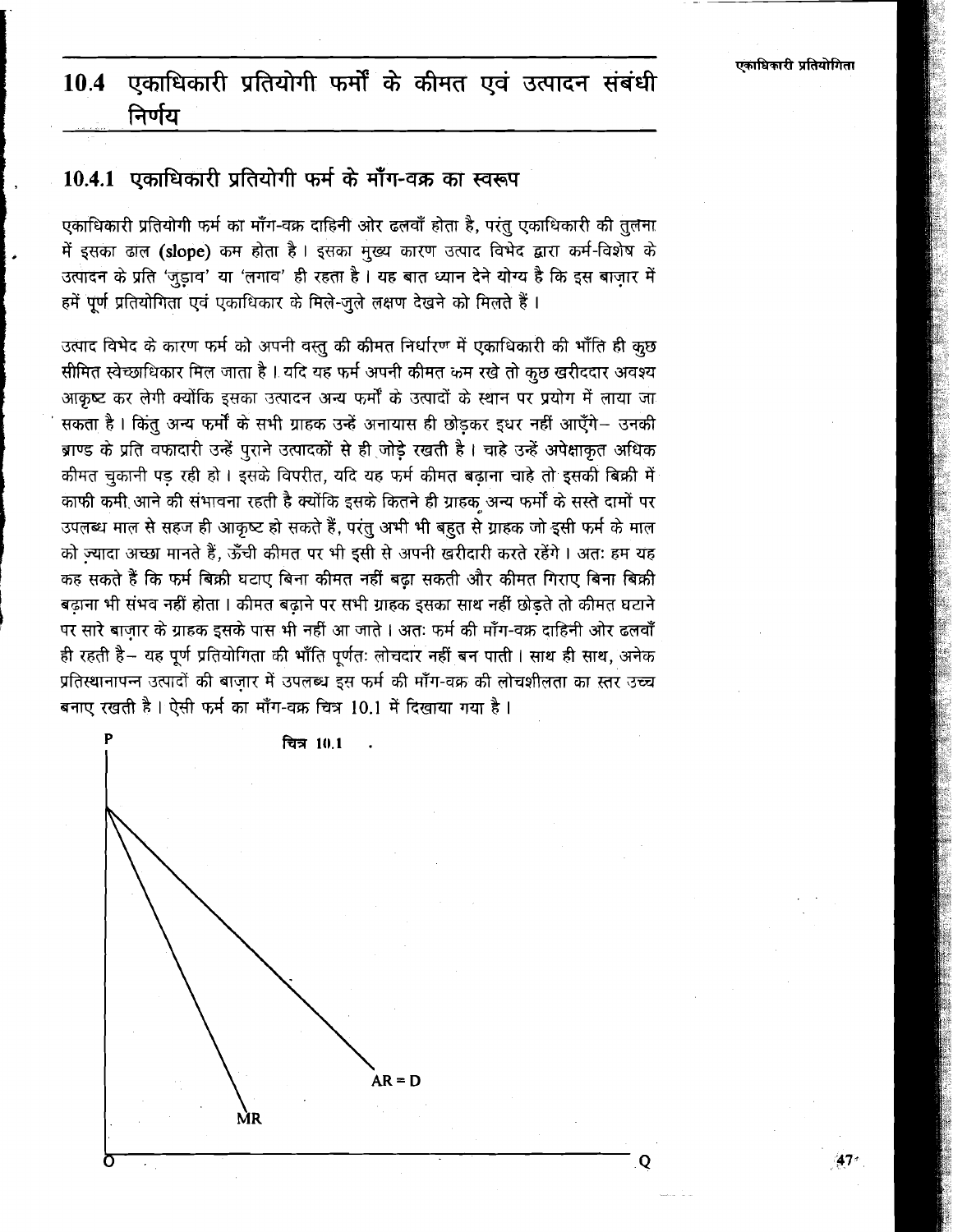एकाधिकारी प्रतियोगी फर्म की माँग-वक्र बहुत ही लोचदार पर दाहिनी ओर ढलवाँ होती है। फर्म के प्रतियोगी जितने ज्यादा होंगे तथा उत्पाद विभेदन जितना कमजोर होगा, फर्म के उत्पादन की माँग उतनी ही कीमत के प्रति अधिक लोचदार या संवेदनशील होगी। MR वक्र भी AR की भाँति ही रेखीय है पर इसका (MR) ढाल AR वक्र के ढाल से दुगुना रहता है।

यह तो आप जानते हैं कि जब फर्म की माँग-वक्र दाहिनी ओर ढलवाँ हो तो इसकी सीमांत आगम (MR) वक्र इसकी औसत आगम (AR) वक्र से नीचे ही रह जाती है। यदि फर्म की AR वक्र (माँग-वक्र) रखीय हो तो इसके दाहिनी ओर ढलवाँ होने के कारण MR वक्र भी रेखीय ही होगा पर MR का ढाल AR से दुगुना रहेगा। यह भी हमने चित्र 10.1 में दिखाया गया है।

# 10.4.2 एकाधिकारी प्रतियोगी फर्म का अल्पकालिक संतुलन

फर्म अपनी विक्रय लागतों के स्तर तथा उत्पाद की गुणवत्ता अथवा स्वरूप का निर्णय करने के पश्चात् अधिकतम लाभ कमाने के उद्देश्य को ध्यान में रखते हुए ही कीमत स्तर का निर्धारण करती है। फर्म की औसत लागत (AC) वक्र U-आकार की होती है। फर्म के AC तथा MC वक्रों और AR व MR वक़ों के आधार पर हम आपके अधिकतम लाभ सुनिश्चित करने वाले उत्पादन स्तर का निर्धारण कर सकते हैं। यह उत्पादन स्तर MR=MC बिंदु पर निर्धारित होता है तथा इस बिंदु पर सीमांत लागत-वक्र सीमांत आगम-वक्र को नीचे से काटती है। यह चित्र 10.2 (क) तथा 10.2 (ख) में दर्शाया गया है।



मॉॅंग-वक्र अल्पकालिक AC वक्र से ऊपर है। लेकिन संतुलन उसी बिन्दु पर है जहाँ MC वक्र MR वक्र को नीचे से काटता है। उत्पादन स्तर OQ है। कीमत OP है। कुल उपागम कुल आय से P. PRN के समान अधिक है जो कि असमान्य लाभ है।

जब तक फर्म अपनी परिवर्तनीय लागतों को पूरा कर सकती है बाज़ार में उपस्थिति बनाए रखती है तथा उत्पादन करती रहती है । यह स्थिति तभी तक रह पाती है जबकि फर्म की औसत आगम रेखा. (AR) इसकी अल्पकालिक AVC से ऊपर रहे या कम से कम उसे स्पर्श अवश्य करे। यदि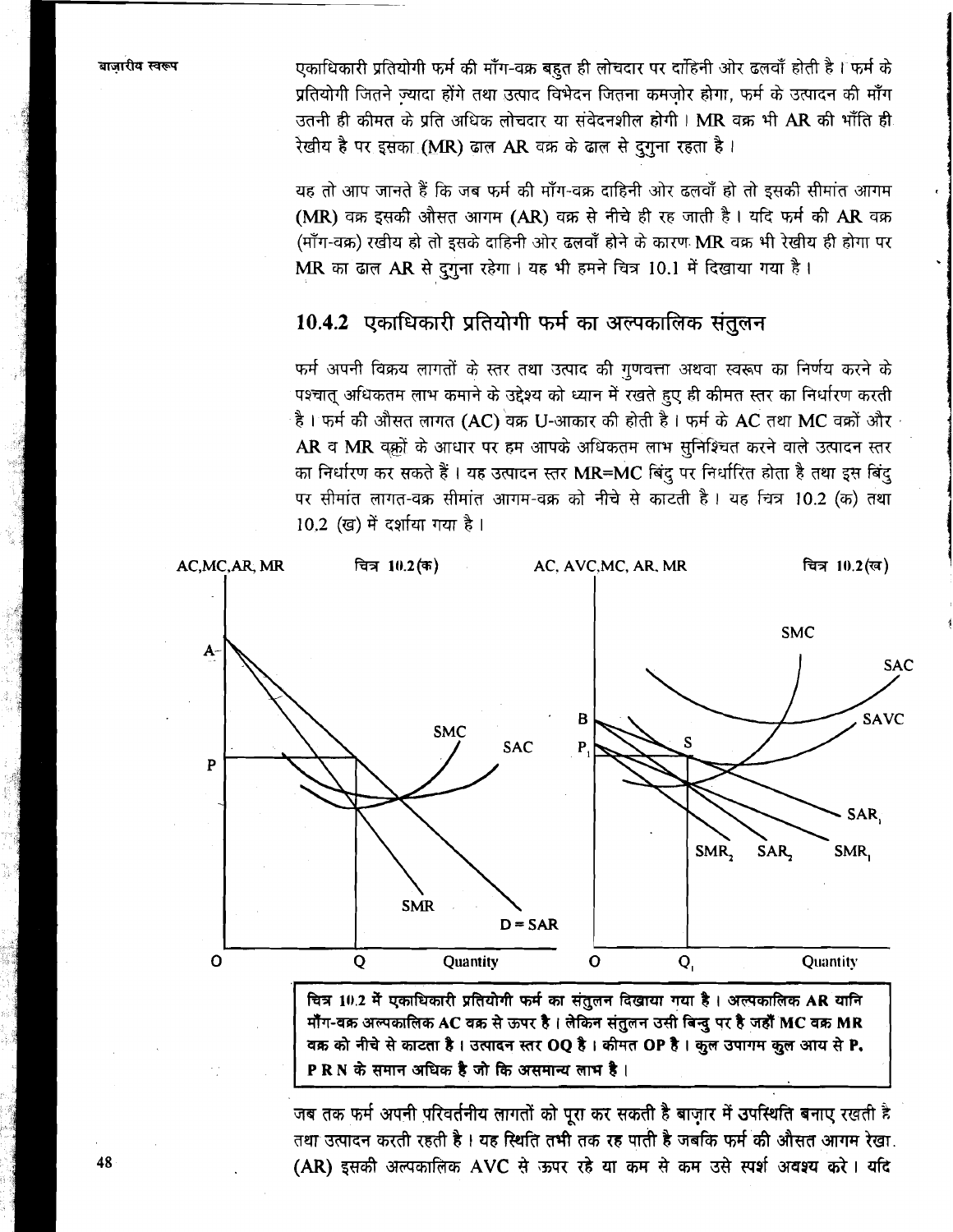एकाधिकारी प्रतियोगिता

 $AR < AVC$  की स्थिति उत्पन्न हो जाए तो फर्म को व्यवसाय बंद करना ही श्रेयस्कर रहता है। इसीलिए हम चित्र 10.2 (क) के बिंदु S को कामबंदी बिन्दु (shut down point) भी कहते हैं।

अल्पकाल में उत्पादन स्तर OQ पर अधिकतम लाभ अर्जित होते हैं (ध्यान दें, इसी उत्पादन स्तर पर  $MC$  वक्र MR वक्र को छेदती हुई इससे ऊपर निकल जाती है।) यह संतुलन-स्तर स्थिर (stable) है क्योंकि OQ से अधिक उत्पादन पर सीमांत लागत सीमांत आय से अधिक हो जाती है। यहाँ फ़र्म  $1$ OP कीमत वसुल सकती है- यही स्तर AR रेखा द्वारा तब हुआ अधिकतम कीमत स्तर है। यह भी स्पष्ट है कि AR>AC | अंतः फर्म को सामान्य से अधिक लाभ मिलता है | इसे हम PRNP, निर्दिष्ट कर रहे हैं । परंतु यदि माँग कमजोर हो, तो एकाधिकारी सामान्य से अधिक तो क्या सामान्य लाभ कमाने से भी वंचित रह<sup>ं</sup>जाता है । यदि माँग इतनी कमजोर है कि फर्म अपनी परिवर्ती लागत भी वसुल नहीं कर पाती तो उसे व्यवसाय बंद करने के सिवाय कोई चारा नहीं रहता । पूर्ण प्रतियोगिता की भाँति ही एकाधिकारी प्रतियोगी फर्म भी निम्न तीनों दशाओं में व्यवसाय करती रह सकती  $\overline{a}$ –

- AR>AC, फर्म सामान्य से अधिक लाभ कमाए.  $\mathbf{i}$
- ii) AR=AC, फर्म को सामान्य लाभ हो; तथा
- iii) AR<AC, पर AR>AVC यहाँ फर्म व्यवसाय बंद करने से जुड़ी हानि को न्यूनतम करने का प्रयास करते हुए कार्य जारी रखती है।

## 10.4.3 एकाधिकारी प्रतियोगी फर्म का दीर्घकालिक संतुलन

आपने इकाई 8 में पढ़ा था कि उद्योग में प्रवेश तथा निकासी पर कोई पाबंदी नहीं हो तो एक प्रतियोगी उद्योग में दीर्घकाल में सभी फर्में केवल सामान्य लाभ ही कमा पाती हैं। एकाधिकारी



OQ, (जिसकी निर्धारण शर्त है- MC=MR) पर फर्म की AR रेखा इसकी दीर्घकालिक औसत लागत-वक्र LAC को स्पर्श-भर कर रही है। अतः OQ<sub>1</sub> दीर्घकालिक संतुलन उत्पादन स्तर एवं  $OQ_1$  दीर्घकालिक संतुलन कीमत स्तर होंगे। इस उत्पादन स्तर  $OQ_1$  पर कीमत दीर्घकालिक औसत लागत के समान है। अतः फर्म अपनी सभी लागतों, जिनमें निहित एवं अवसर लागतें शामिल हैं, को पूरा ही कर पाती है । अतः लाभ का स्तर सामान्य ही रहता है और उद्योग में प्रवेश  $\overline{a}$ द हो जाता है। यह संतुलन स्थिर होता है, क्योंकि OQ, के भिन्न उत्पादन तथा OP, से भिन्न किसी भी कीमत पर फर्म को प्राप्य आगम सामान्य लाभ सहित सभी लागतों को पूरा नहीं कर पाती ।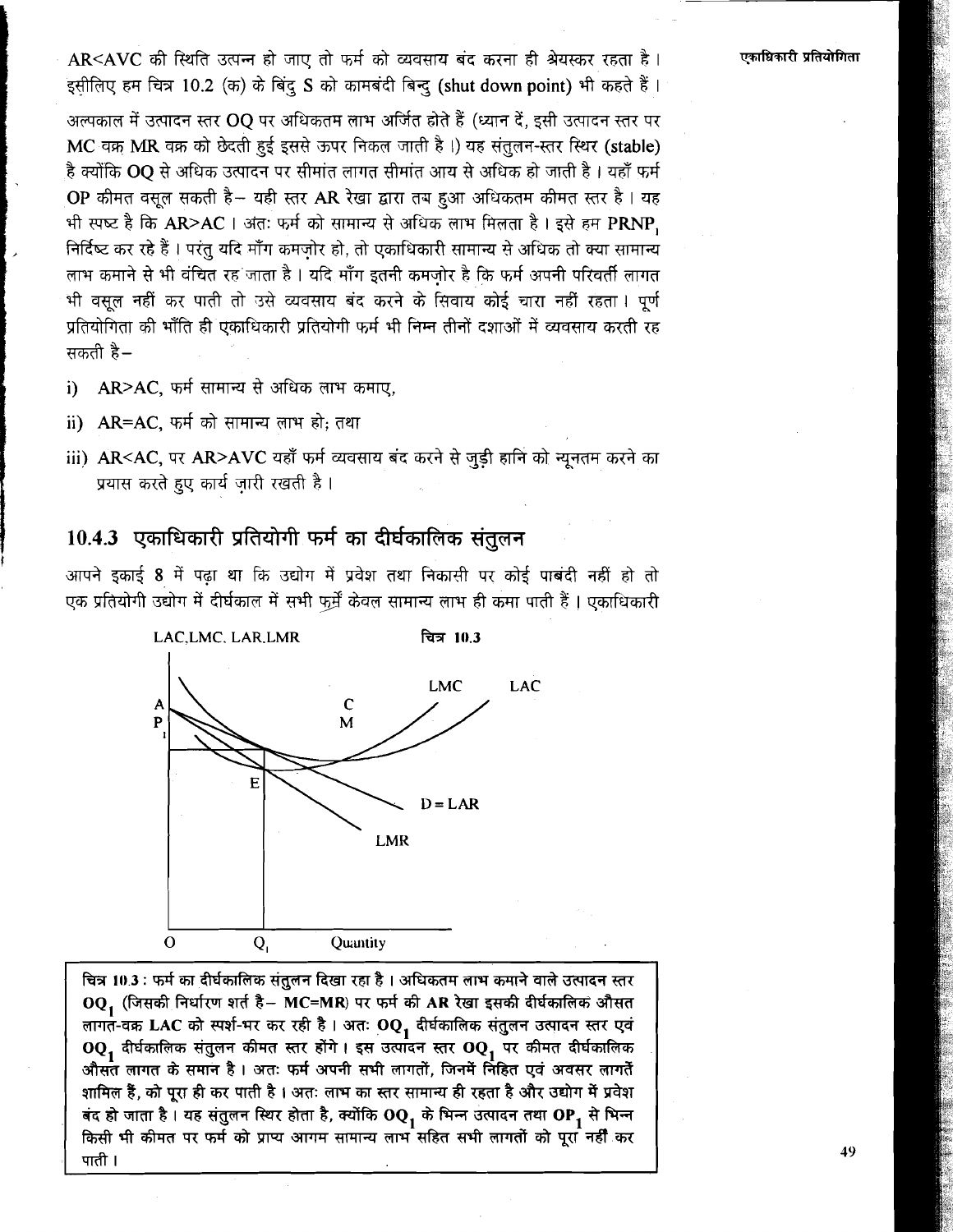प्रतियोगिता की बाजार व्यवस्था भी नई फर्मों के प्रवेश अथवा पुरानी फर्मों की निकासी पर कोई प्रतिबंध नहीं लगाती। अतः यहाँ भी दीर्घकालिक संतुलन प्रक्रिया पूर्ण प्रतियोगिता से ही मिलती-जलती रहती है। अल्पकालिक सामान्य से अधिक लाभ नई फर्मों को आकर्षित करते हैं। यदि उद्योग के लिए माँग का स्तर पूर्ववत् रहे तो नई फर्मों के आने पर सभी फर्मों की माँग-वक्र कुछ बाईं ओर खिसक जाती हैं। प्रत्येक फर्म का बाज़ार में हिस्सा अब कूछ कम हो जाता है क्योंकि अब ज्यादा फर्मों के बीच बाजार माँग बँट जाती है । साथ ही साथ, प्रतियोगियों की संख्या बढने के कारण माँग .<br>की लोचशीलता में भी वृद्धि होती है क्योंकि अब वस्तु के निकट प्रतिस्थापकों की संख्या भी अधिक हो जाती है । इन सभी के कारण लाभ घटने लगता है । दीर्घकाल में सभी आर्थिक लाभ समाप्त हो जाते हैं ।

## बोध प्रश्न 2

1) एकाधिकारी प्रतियोगी फर्म की माँग-वक्र क्षैतिज (horizontal) होगी या दाहिनी ओर ढलवाँ? कारण बताइए।

2) एकाधिकारी प्रतियोगी फर्म ऐसी अल्पकालिक संतुलन दशा का विवरण दें जबकि वह कृछ असमान्य लाभ कमा रही हो। ये भी बताएँ कि यह दशा अस्थायी क्यों रहती है?

- 
- 3) एकाधिकारी प्रतियोगी फर्म का अल्पकालिक संतुलन उत्पादन स्तर निर्धारित होता है जहाँ :
	- i)  $P=SMC$
	- ii)  $P=$ SAC,
	- iii) MR वक्र SMC को काटे. अथवा
	- iv) MR वक्र SMC को नीचे से काटे और P>AVC or P=AVC.
- 4) दर्शाइए कि दीर्घकाल में सभी एकाधिकारी प्रतियोगी फर्मों का लाभ शून्य हो जाता है। (यहाँ लाभ शब्द आर्थिक अथवा सामान्य से अधिक लाभ की ओर इंगित करता है ।)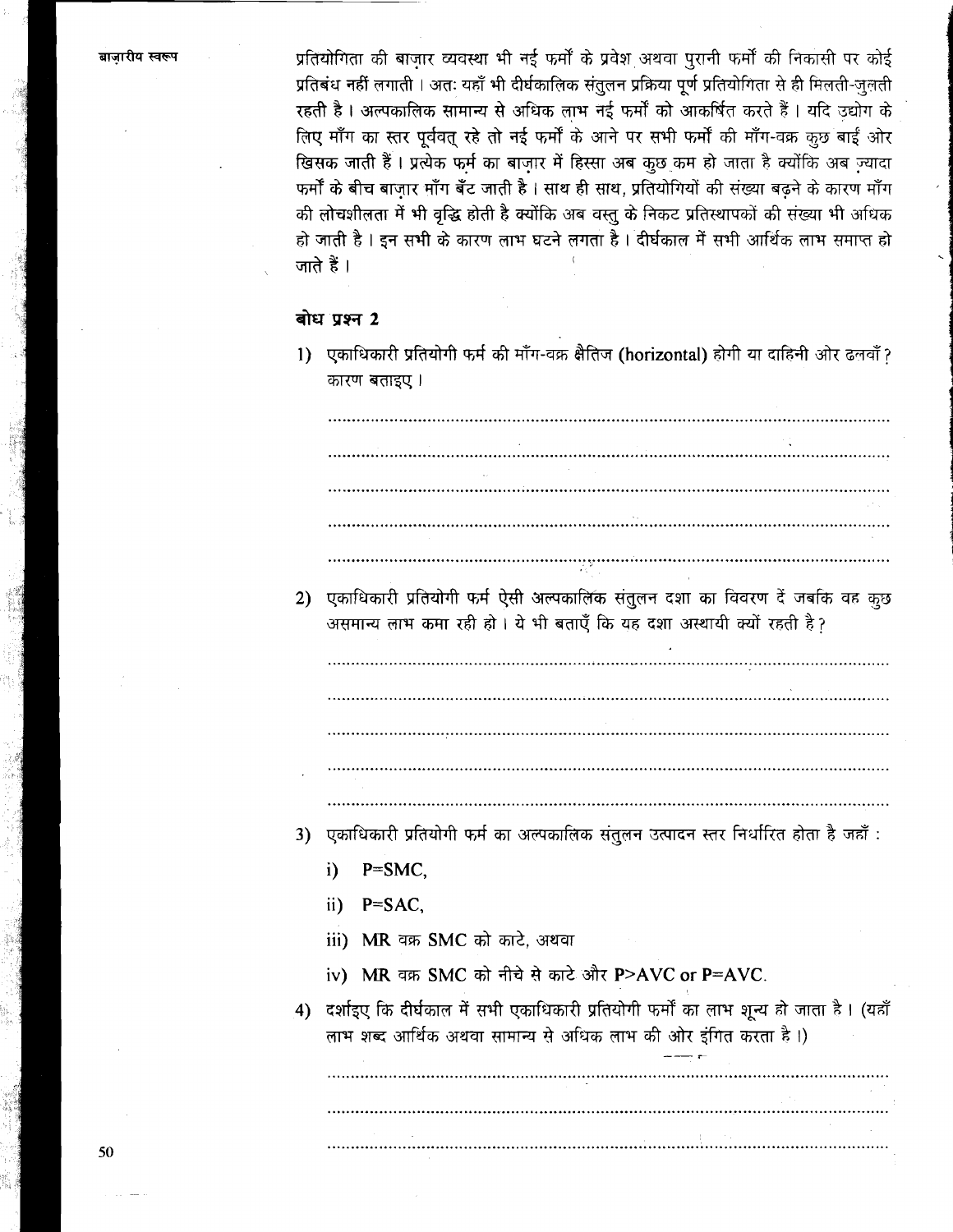# 10.5 एकाधिकारी प्रतियोगिता तथा पूर्ण प्रतियोगिता की तुलना

एकाधिकारी एवं पूर्ण प्रतियोगिता, दोनों व्यवस्थाओं में दीर्घकालिक संतुलन उत्पादन स्तर पर माँग-वक्र और दीर्घकालिक औसत लागत एक-दूसरे को स्पर्श करती हैं। इस बिंदु पर एकाधिकारी प्रतियोगिता में MC=MR तथा P=AR=AC, पर P>MC । किंतु पूर्ण प्रतियोगिता के बाज़ार में तो P=AR=MR=MC=AC | अतः एकाधिकारी प्रतियोगिता की दीर्घकालिक संतुलन की AC तथा AR के स्पर्श की शर्त से यह बात भी स्पष्ट हो जाती है कि यहाँ उत्पादन का स्तर फर्म के न्यूनतम लागत उत्पादन स्तर से कम ही रहेगा। इसका कारण है कि एक दाहिनी ओर ढलवाँ AR रेखा AC वक्र को इसके ढलवाँ भाग पर ही स्पर्श कर सकती है और ऐसे सभी बिंदु न्यूनतम लागत बिंदु से बाईं ओर ही रह जाते हैं क्योंकि AC का आकार U जैसा होता है। इसका अर्थ है कि फर्म दीर्घकाल में भी पैमाने की सभी बचतों (economies of scale) का पूरा फ़ीयदा उठा पाने में सफल नहीं रहती। चित्र 10.4 में अधिक्षमता (excess capacity) का मान  ${\bf Q,Q}$ , मात्रा द्वारा दिखाया गया है।

LAC, LMC, LAR, LMR

चित्र 10.4



चित्र 10.4 में सरल रेखा PP=AR=MR पूर्ण प्रतियोगी फर्म की मॉॅंग-वक्र है तथा ढलवाँ रेखा AR एकाधिकारी प्रतियोगी की माँग है। प्रथम माँग-वक्र LAC के M बिंदु पर स्पर्शी है जो कि न्यूनतम लागत बिंदु भी है। दूसरी माँग-वक्र LAC को N पर स्पर्श करती है। यह स्पष्ट ही है कि N बिंदु M से बाईं ओर ही है । अत<sup>!</sup> एकाधिकारी प्रतियोगिता में फर्म  $\mathbf{OQ_2}$  उत्पादन करती हैं जबकि इसी आकार की फर्म पूर्ण प्रतियोगिता में OQ, उत्पादन करने में सफल रहती।

एकाधिकारी प्रतियोगी फर्म के पास दीर्घकाल में कुछ न कुछ अप्रयुक्त क्षमता बच रहती है। यद्यपि फर्म (अपनी गणना के अनुसार) जो उत्पादन यह बेच पाएगी उसे कुशलतम आकार के संयंत्रों से करने का प्रयास करती है, परंतु फिर भी, यह पैमाने की बचतों का भरपूर प्रयोग नहीं कर पाती-अर्थात् अपने उत्पादक संयंत्र के इष्टतम (optimum) स्तर पर कार्य नहीं कर पाती।

एकाधिकारी प्रतियोगिता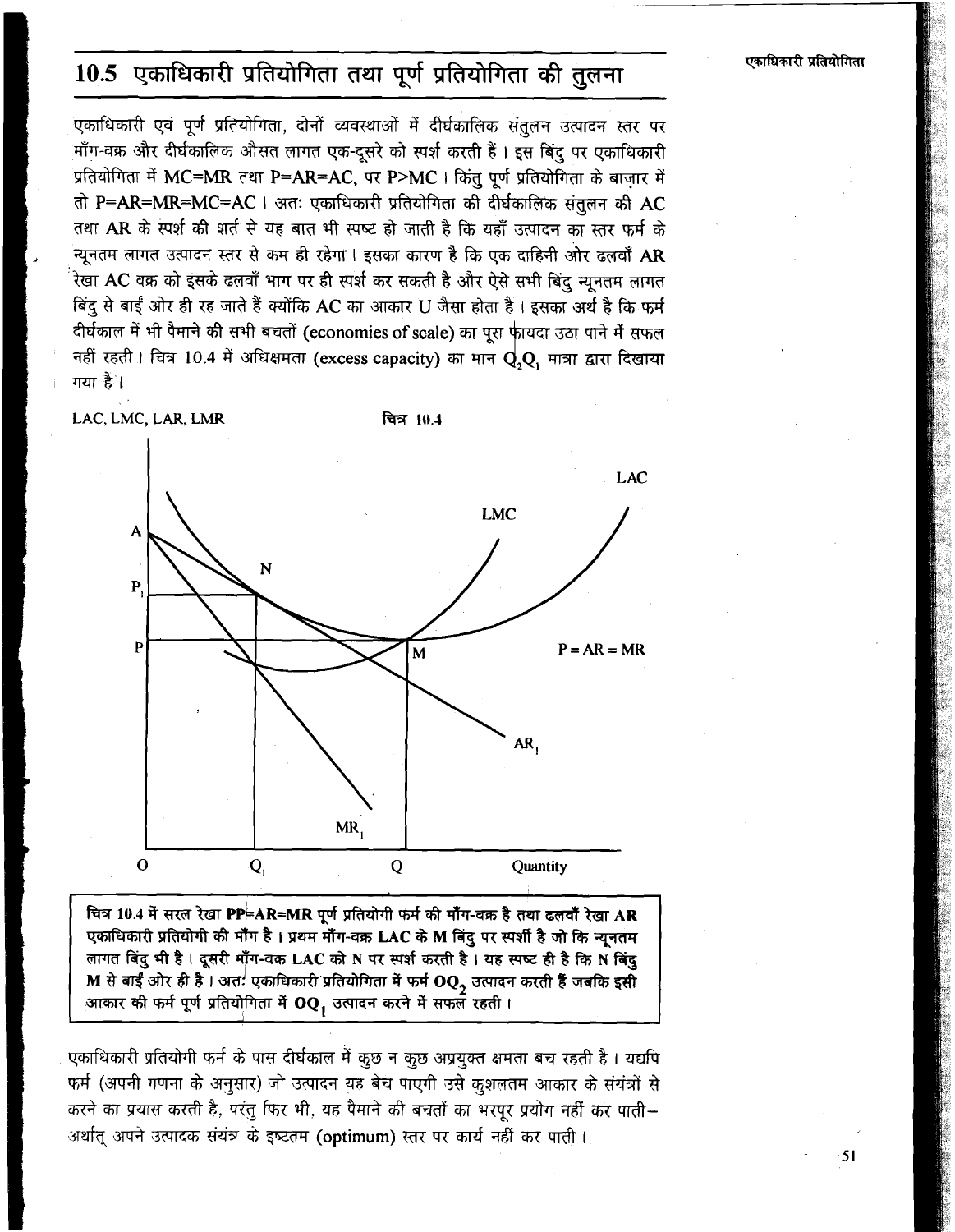### एकाधिकारी प्रतियोगिता के आर्थिक प्रभाव 10.6

हम एकाधिकारी प्रतियोगिता के दो प्रमुख आर्थिक प्रभावों की चर्चा कर रहे हैं । प्रथम इस बाज़ार में सीमांत लागत से अधिक रहने के कारण संसाधनों का आबंटन इष्टतम नहीं रह पाता । इष्टतम आबंटन के लिए कीमत का सीमांत लागत के समान होना अनिवार्य है।

दूसरे, एकाधिकारी प्रतियोगिता में विक्रय लागतों या विज्ञापन व्यय के कारण भी काफी साधनों का अपव्यय होता है। एक फर्म के लिए विज्ञापन आवश्यक तथा लाभप्रद भले ही हों, परंतु सामाजिक दच्चि से तो यह फिजुलखर्ची ही है। यदि यही फर्म विज्ञापनों पर खर्च किए गए संसाधनों का प्रयोग उत्पादन वृद्धि या गुणवत्ता संवर्धन के निमित्त करती तो सामाजिक कल्याण के स्तर में निश्चित रूप से कुछ सुधार हो सकता था।

### एकाधिकारी फर्म में नीति निर्धारक तत्त्व 10.7

एकाधिकारी प्रतियोगी फर्म अपनी नीतियों के निर्धारण में कीमत, उत्पाद-परिवर्तन तथा विक्रय-लागतों का सहारा लेती है। उत्पाद-परिवर्तन एवं विक्रय-लागतों को ही फर्म के गै़र-कीमत स्पर्धा प्रयासों का नाम दिया जाता है। इन्हीं के माध्यम से फर्म अपने उत्पादन की माँग को अपेक्षाकृत कम लोचशील बनाने की चेष्ट्रा करती है ।

# 10.7.1 एक नीतिगत तत्त्व के रूप में विक्रय लागतें

यह तो हम जानते ही हैं कि एकाधिकारी प्रतियोगिता की एक मूलभूत विशेषता उत्पाद-विभेद है। विक्रय लागतें इसी उत्पाद-विभेद को उपभोक्ताओं के मन-मस्तिष्क पर हावी बनाने में बहुत महत्त्वपूर्ण कार्य करती हैं। जहाँ उत्पादन लागतें उत्पादन को बाज़ार माँग के अनुरूप ढालने



चित्र 10.5 : विक्रय लागतें फर्म की माँग-वक्र को दाहिनी ओर खिसका देती हैं। फर्म द्वारा विक्रय प्रयासों पर व्यय आरंभ होने से पूर्व इसकी माँग-वक्र AR थी। अब यह खिसककर AR, हो गई है। यह बात ध्यान देने योग्य है कि AR, की किसी भी दी हुई कीमत (=OP,) पर लोच पुरानी माँग-वक्र की तुलना में कम रहती है।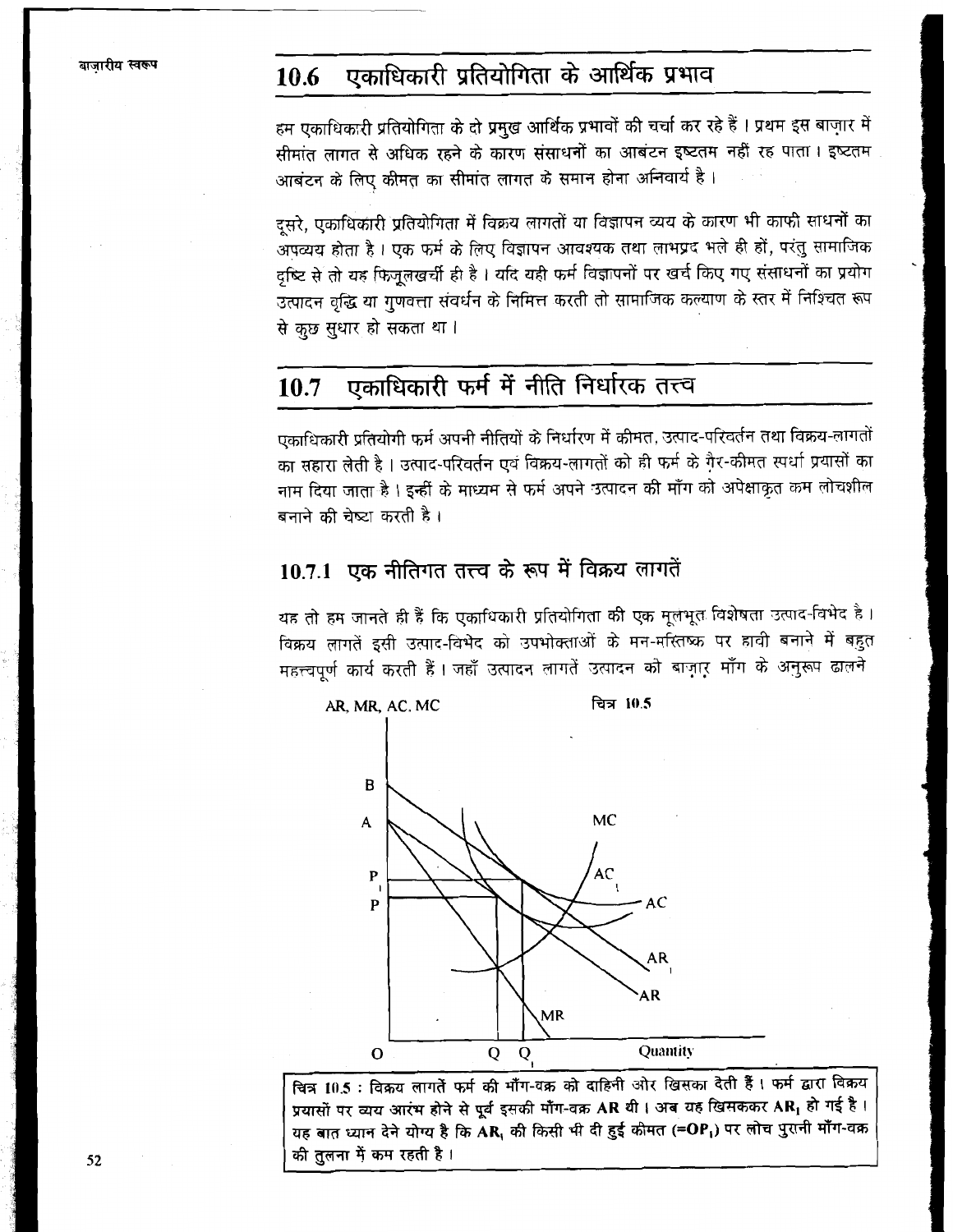पर आय-व्यय का नाम है वहीं विक्रय लागतें उपभोक्ताओं की रुचियों और बाजार माँग को ही फर्म द्वारा उत्पादित वस्तु के अनरूप ढालने पर होने वाला व्यय होता है। इनके माध्यम से पहले फर्म (संभावित) उपभोक्ताओं को अपने उत्पादन से अवगत कराती है, फिर सतत् प्रयास द्वारा उनके मस्तिष्क में इसी उत्पादन में 'उपयक्त' होने की धारणा का संचार करती है। विज्ञापन का मख्य उद्देश्य तथा प्रभाव माँग-वक्र को दाहिनी और खिसका<del>ना तथा </del>यथासंभव कछ कम लोचशील बनाना होता है। यह संभव है कि शुरू में विज्ञापन व्यय के कारण माँग में जन-सामान्य तक वस्तु के बारे में जानकारी पहँचती है तथा उनकी जिज्ञासा जाग्रत होती है। किंत बाद में बिज्ञापन व्यय की वृद्धि से क्रेताओं पर अधिक प्रभाव नहीं पड़ता। चित्र 10.5 में हम वस्त की माँग-वक्र पर विक्रय लागतों का पभाव दर्शा रहे हैं:

विक्रय प्रयासों पर व्यय से जहाँ फर्म की माँग-वक्र दाहिनी ओर खिसकती है वहीं उसकी लागतों में भी वृद्धि होती है। जब तक फर्म की आगम में वृद्धि विक्रय लागतों से अधिक रहती है, उन विक्रय प्रयासों को अच्छा माना जा सकता है। इसी बात को हमने चित्र 10.6 में दर्शाया है। AR विज्ञापन प्रारम्भ करने से पूर्व का माँग-वक्र है। AC, औसत उत्पादन लागत है जिसमें विज्ञापन लागत ृामिल नहीं है। संतुलन यानि अधिकतम लाभ की स्थिति OM उत्पादन और OP, कीमत पर है। मान लीजिए फर्म विज्ञापन पर व्यय करती है जो कि स्थिर लागत मानी जाती है। नया औसत लागत-वक्र AC होगा जिसमें उत्पादन और विज्ञापन लागतें दोनों; ामिल हैं। इसके कारण AR दाईं हाथ की ओर खिसक जाता है। यदि नए संतुलन पर लाभ बढ़ जाएँ तो विज्ञापन करना ठीक होगा। इस तरह फर्म विज्ञापन व्यय में वृद्धि कर यह देखती रहेगी कि लाभ बढ़ते हैं या नहीं । जब तक लाभ बढ़ते रहेंगे फर्म विज्ञापन पर अतिरिक्त व्यय करती रहेगी। लाभ उस स्थिति में अधिकतम होंगे। जब अतिरिक्त आगत विज्ञापन पर अतिरिक्त लागत के समान हो जाते हैं ।



चित्र 10.6 : विक्रय लागतें फर्म की औसत लागत AC को AC<sub>1</sub> तक उठा देती है । यह बात ध्यान<br>'रखने योग्य है कि विक्रय लागतों की प्रकृति स्थिर लागतों जैसी होती है । इन लागतों के प्रभाव से फर्म की माँग-वक्र AR भी ऊपर खिसककर AR, हो जाती है। इस तरह से अब फर्म को कुल आगम OP  $E_2$ M के समान होती है जो कि पुरानी कुल आगम OP  $_1R_1M$  की तुलना में P  $_1P_2E_2F_1$  अधिक है। जब तक यह आगम वृद्धि लागतों में हुई वृद्धि से अधिक रहती है, फर्म और अधिक विक्रय प्रयास व्यय कर सकती है। किंतु यदि आगम वृद्धि लागतों की अपेक्षा कम रह जाने की स्थिति में भी फर्म द्वारा विक्रय लागतों को बढ़ाना उचित नहीं होगा।

एकाधिकारी प्रतियोगिता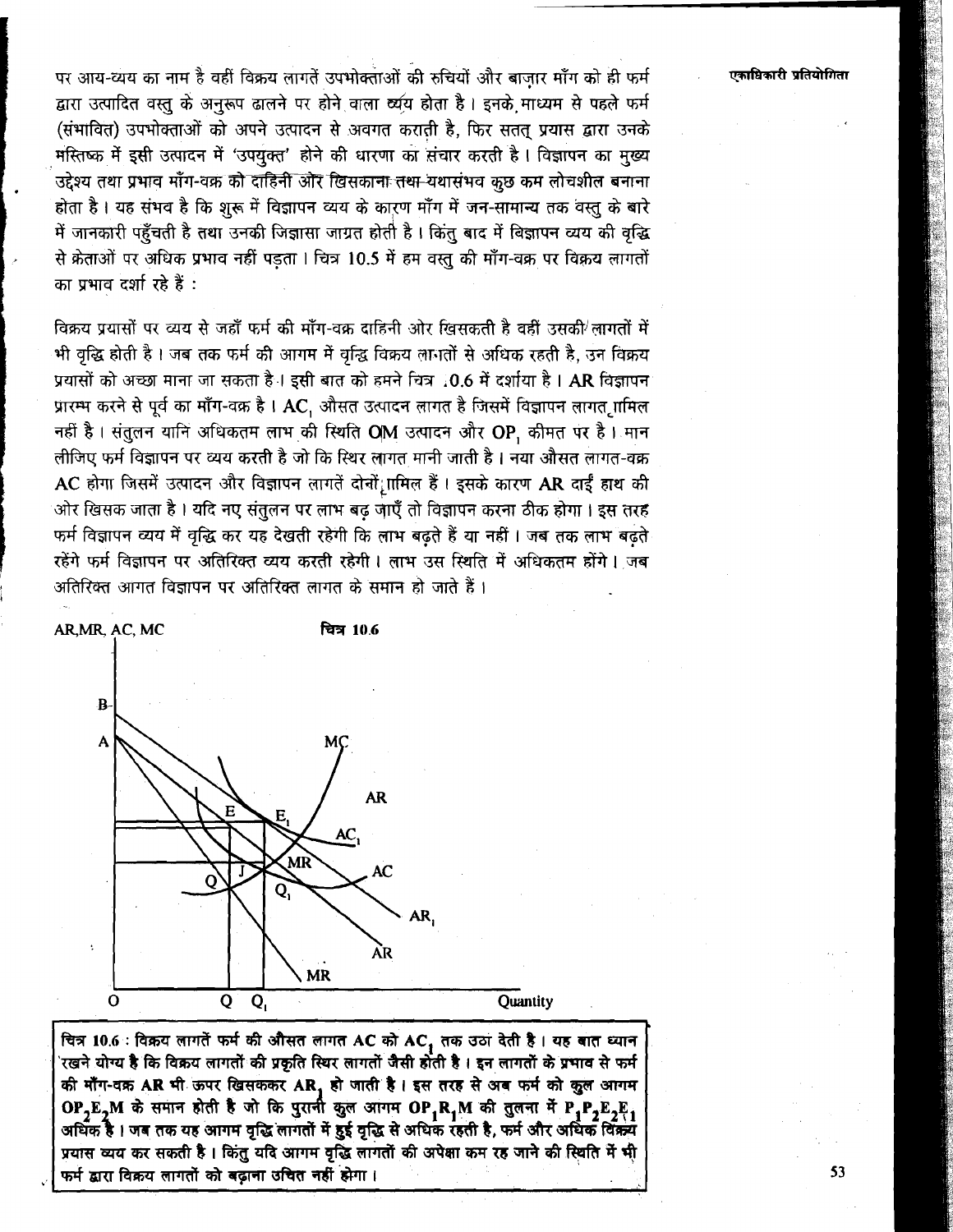बाजारीय स्वरूप

यह बात ध्यान देने योग्य हैं कि फर्म विज्ञापन व्यय करे या नहीं, दोनों ही दशाओं में उसका संतुलन उत्पादन स्तर तो MR तथा MC के प्रतिच्छेदन से ही निर्धारित होता है। विज्ञापन व्यय का MC पर कोई प्रभाव नहीं रहता, पर AR के खिसकने का अर्थ होगा कि MR भी खिसककर MR, हो जाएगा। अब नया संतुलन उत्पादन MR, तथा MC (पुरानी) के प्रतिच्छेदन बिन्दु पर द्वारा तय होगा ।

#### एकाधिकारी-प्रतियोगिता : एक सिंहावलोकन 10.8

यहाँ हम संक्षेप में एकाधिकारी प्रतियोगिता की व्याख्या को दोहरा रहे हैं। इस प्रकार के बाज़ार की मख्य विशेषताएँ ये हैं:

- 1) बहुत-सी फर्में मिलती-जुलती (लेकिन विभेदित) वस्तुओं की बिक्री करती हैं;
- 2) प्रत्येक फर्म अपनी कीमत<sup>े</sup>में परिवर्तन कर कल विक्रय को प्रभावित कर सकती है:
- 3) सभी फर्मों की माँग-वक्र दाहिनी ओर ढलवाँ पर अधिक लोचशील होती हैं:
- 4) फर्मों को उद्योग में प्रवेश तथा उसे बाहर जाने की स्वतंत्रता होती है।
- 5) एक फर्म की कार्यवाही का अन्य फर्मों पर थोड़ा ही प्रभाव पड़ता है; तथा
- 6) सभी फर्में अपने-अपने लाभ को 'अधिकतम' करने के निमित्त कार्यरत रहती हैं।

जहाँ छोटी-छोटी फर्मों की एक बहुत बड़ी संख्या समरूप उत्पादन बेच रही हों वहाँ पूर्ण प्रतियोगिता होती है। परंतु, जहाँ बड़ी संख्या में छोटी विभदीकृत उत्पाद बेच रही हों उस बाजार को एकाधिकारी प्रतियोगिता का नाम दिया जाता है। एकाधिकारी प्रतियोगी फर्म अल्पकाल में अतिरिक्त लाभ भी कमा सकती हैं तो कुछ हानि का वहन भी कर सकती है परंतु उद्योग में निर्बाध आगमन/निर्गमन के कारण दीर्घकाल में अतिरिक्त लाभ तथा हानि, दोनों की संभावनाएँ समाप्त हो जाती हैं।

एकाधिकारी प्रतियोगी फर्म अधिकतम लाभ कमाने के लिए इन तीन प्रकार की रणनीति कर सकती हैं – कीमत में परिवर्तन, उत्पादन में परिवर्तन या फिर विक्रय लागतों में परिवर्तन।

कीमत, उत्पाद तथा विक्रय लागतों के प्रत्येक संयोजन से फर्म की माँग एवं लागत-वक्रों का स्वरूप बदल जाता है । अतः यहाँ अधिकतम लाभ कमाने वाले उत्पादन एवं कीमत स्तर का निर्धारण एक जटिल प्रक्रिया बन जाता है।

यदि उपभोक्ता समरूप उत्पाद को सहज भाव से स्वीकृत कर रहे हों तो पूर्ण प्रतियोगी बाज़ार वस्तु की कीमत को न्यूनतम औसत लागत तक पहुँचा देता है। प्रत्येक कर्म अपनी न्यूनतम अल्प एवं दीर्घकालिक औसत लागत पर कार्य करने को बाध्य हो जाती है । जो फर्म इस प्रकार कार्य कर पाने में असफल रहती है, उसे उद्योग से बाहर हो जाना पड़ता है। इस प्रकार से प्रतियोगी उद्योग में संसाधन अपने इष्टतम स्तर पर कार्य करते हैं।

यदि उपभोक्ता उत्पादों में विभेदीकरण पसंद करते हों तो भी एकाधिकारी प्रतियोगिता उनके लिए फायदेमंद होती है क्योंकि इस व्यवस्था में भी प्रतियोगिता इतनी सशक्त अवश्य रहती है कि कीमत (घटकर) लागत के समान हो जाए तथा किसी को भी अतिरिक्त लाभ कमाने का मौका न मिले। फिर भी, ऐसी व्यवस्था में सभी फर्में अपने इष्टतम (अथवा न्यूनतम औसत लागत) बिंदु से कम पर उत्पादन करती हैं क्योंकि माँग-वक्र दीर्घकालिक औसत लागत-वक्र के नीचे की ओर ढलवाँ भाग को ही स्पर्श कर पाती है।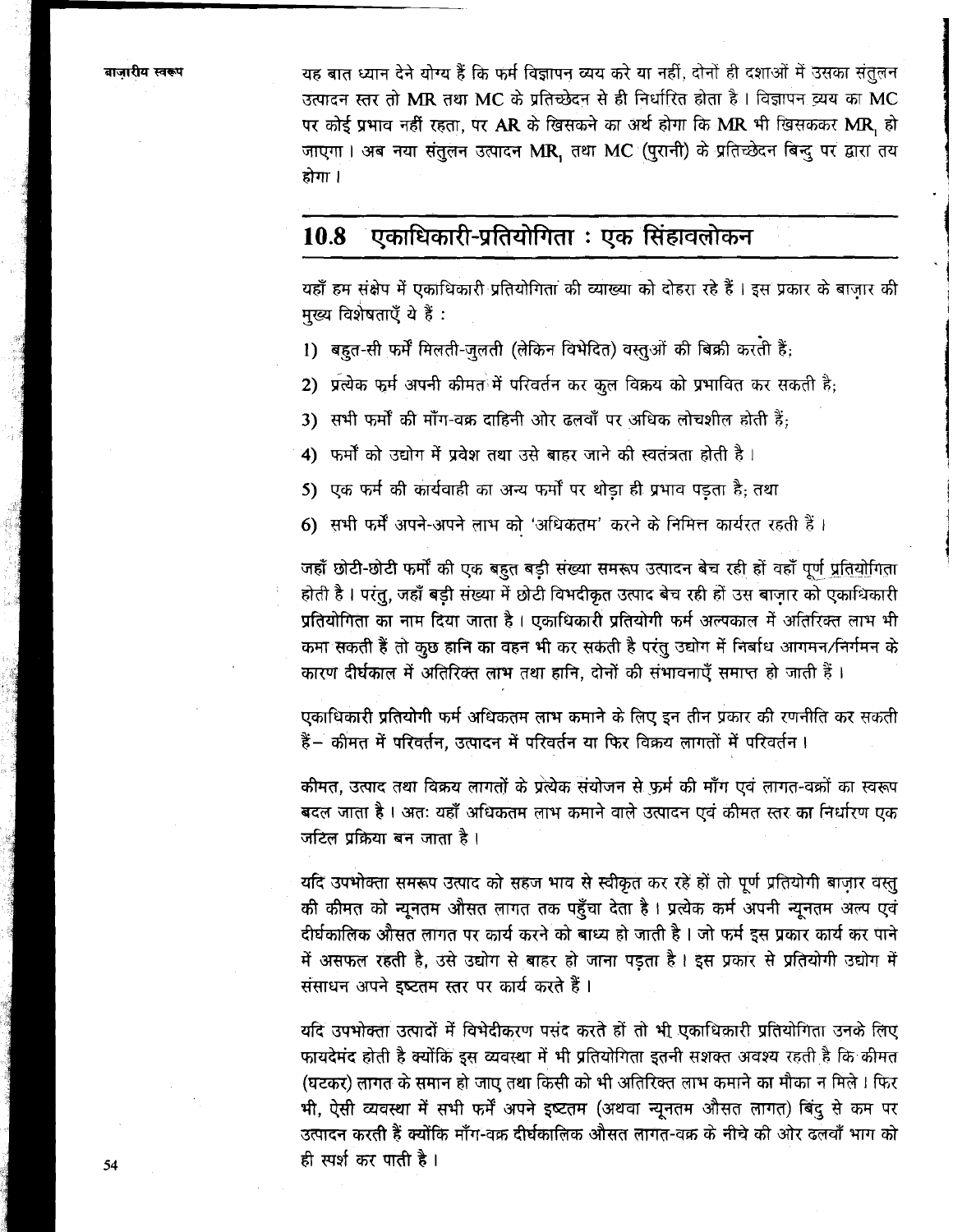#### अल्पाधिकारी व्यवस्था 10.9

आइए अब हम अल्पाधिकारी बाज़ार व्यवस्था पर भी एक सरसरी नज़र डालें । इस व्यवस्था में थोड़े से ही उत्पादकों के बीच प्रतिस्पर्धा रहती है। यह एक ऐसी बाजार व्यवस्था है जहाँ उद्योग का ज्यादातर उत्पादन इनी-गिनी फर्मों द्वारा ही बनाया जाता है।

थोडी-सी, परंतु बडी-बडी फर्मों की मौजूदगी का एक महत्त्वपूर्ण प्रभाव यह रहता है कि प्रत्येक फर्म के निर्णयों और क्रियाकलापों का बाजार की शेष सभी फर्मों पर सीधे ही प्रभाव पडता है। यदि एक फर्म अपनी कीमत में परिवर्तन करती है, नया उत्पाद या मॉडल बाजार में लाती है अथवा विज्ञापन-प्रचार आदि बढाती है तो अन्य फर्मों पर इसकी प्रतिक्रिया होती है। यहाँ प्रतिस्पर्धा का स्वरूप अत्यंत ही व्येक्तिपरक हो जाता है, प्रत्येक फर्म यह बखुबी समझती है कि उसे अपनी 'रणनीति' प्रतिद्वंद्वियों की गतिविधियों पर ध्यान देकर ही तय करनी होगी । अल्पाधिकारियों के बीच की यह पारस्परिकता प्रतिस्पर्धा के प्रत्येक आयाम को प्रभावित करती है। प्रतिद्वंद्वियों के कार्यों एवं प्रतिक्रियाओं का पर्वानमान फर्म की निर्णय प्रक्रिया को अत्यंत ही जटिल स्वरूप प्रदान कर देता है। फर्मों के व्यवहार की परस्पर 'निर्भरता' तथा उसके परिणामस्वरूप माँग-वक्र की अनिश्चितता अल्पाधिकारी व्यवस्था की एक आधारभुत विशेषता है।

यदि उद्योग में एक मानक (समरूप) वस्तु का ही उत्पादन होता है तो इसे हम विशुद्ध अल्पाधिकार कहते हैं। दूसरी ओर, यदि थोड़ी-सी फर्में एक विभेदित उत्पाद बाजार पर छाई हुई हों तो वह विभेदित अल्पाधिकार (differentiated oligopoly) होगी।

अल्पाधिकारी बाजार में प्रवेश असंभव तो नहीं, पर कठिन अवश्य रहता है। बड़े पैमाने पर उत्पादन की बचतें, जटिल तकनीकें और वर्तमान फर्मों द्वारा व्यापक विज्ञापन आदि नई-नई फर्मों को सहज ही अपने पाँव जमाने का मौका नहीं देती।

अल्पाधिकारी बाज़ार में ऐसी कोई सुस्पष्ट सतुलन स्थिति नहीं पाई जाती है जिसकी ओर सभी फर्में अग्रसर होने का प्रयास करती हों । यहाँ तो स्पर्धात्मक रणनीतियों की खोज में संलग्न फर्मों को कई तरह से व्यवहार करने की संभावनाएँ उपलब्ध रहती हैं। फर्म क्या करेगी तथा उसके प्रेतिद्वंद्वी किस प्रकार से प्रतिक्रिया करेंगे– इस बारे में कुछ भी सुनिश्चित कर पाना संभव नहीं होता । ऐसी व्यवस्था में अनेक संभावनाएँ रहती हैं, अल्पाधिकारी के व्यवहार को किसी एक सिद्धांत में बाँध पाना संभव नहीं रहता ।

### बोध प्रश्न 3

1) एकाधिकारी प्रतियोगिता, पूर्ण प्रतियोगिता से किस प्रकार भिन्न है ? उपयुक्त चित्रों की सहायता से व्याख्या कीजिए।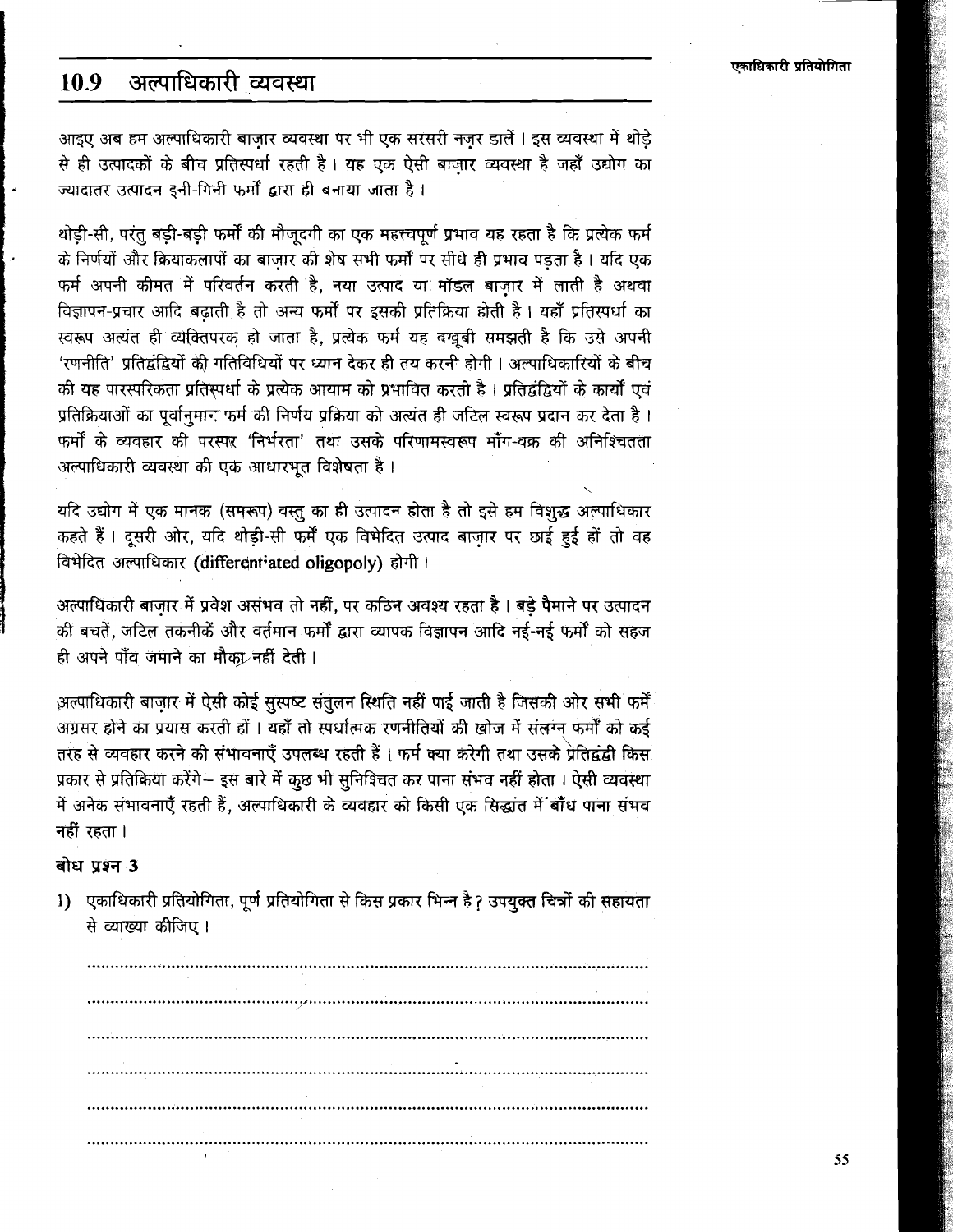2) एकाधिकारी प्रतियोगिता फर्म किन नीतिगत चरों का सहारा ले सकती है? इस व्यवस्था में विक्रय लागतों या विज्ञापन व्यय का कीमत तथा उत्पादन पर प्रभाव समझाइए।

3) अल्पाधिकारी बाज़ार की मुख्य विशेषताएँ बताइए।

#### 10.10 सारांश

पूर्ण प्रतियोगिता से भिन्न बाज़ार व्यवस्थाओं की व्याख्या से जुड़ी यह दूसरी इकाई है। इससे पहले हमने इकाई 9 में एकाधिकारी बाज़ार पर विचार किया था, परंतु वर्तमान इकाई की विशेषता यह है कि हमने इसमें पूर्ण प्रतियोगिता और पूर्ण एकाधिकारी के बीच के दो बाजारों पर प्रकाश डालने का प्रयास किया है। इसमें हमने एकाधिकारी स्पर्धा तथा अल्पाधिकारी की चर्चा की है, पर ज़्यादा विस्तारपूर्वक एकाधिकारी स्पर्धा पर ही विचार किया गया है। इस प्रकार की बाज़ार व्यवस्था की प्रमुख विशेषताओं का ब्यौरा देकर उनकी पूर्ण प्रतियोगिता की विशेषताओं से तुलना की गई है। फिर हमने एकाधिकारी व्यवस्था से जुड़ी मुख्य-मुख्य विशेषताओं पर चर्चा की है, परंतु यह चर्चा संक्षिप्त ही रखी गई है क्योंकि विभिन्न बाज़ार व्यवस्थाओं पर अधिक विस्तृत जानकारी आपके प्रबंधकीय अर्थशास्त्र विषय के अंतर्गत इकाई 9 और 10 में रखना अधिक प्रासंगिक लगता है। इस व्यवस्था के बारे में यह बात अत्यंत महत्त्वपूर्ण है कि सामान्यतः अल्पाधिकार में कोई एक निश्चित संतुलन स्तर नहीं होता।

#### शब्दावली 10.11

ऐसी बाजार स्थिति जहाँ केवल एक विक्रेता का नियंत्रण एकाधिकार  $\ddot{\cdot}$ रहता है । बाज़ार की इस स्थिति में क्रेताओं एवं विक्रेताओं की एकाधिकारात्मक प्रतियोगिता संख्या अधिक होती है। किन्तु पूर्ण प्रतियोगिता के अन्तर्गत पाए जाने वाले समरूप उत्पाद की अपेक्षा यहाँ उत्पाद विभेद (product differentiation) होता है। वस्तुएँ एक-दूसरे की स्थानापन्न होते हुए भी एक उत्पादक

की वस्तुएँ दूसरे उत्पादक की वस्तु से भिन्न होती हैं।